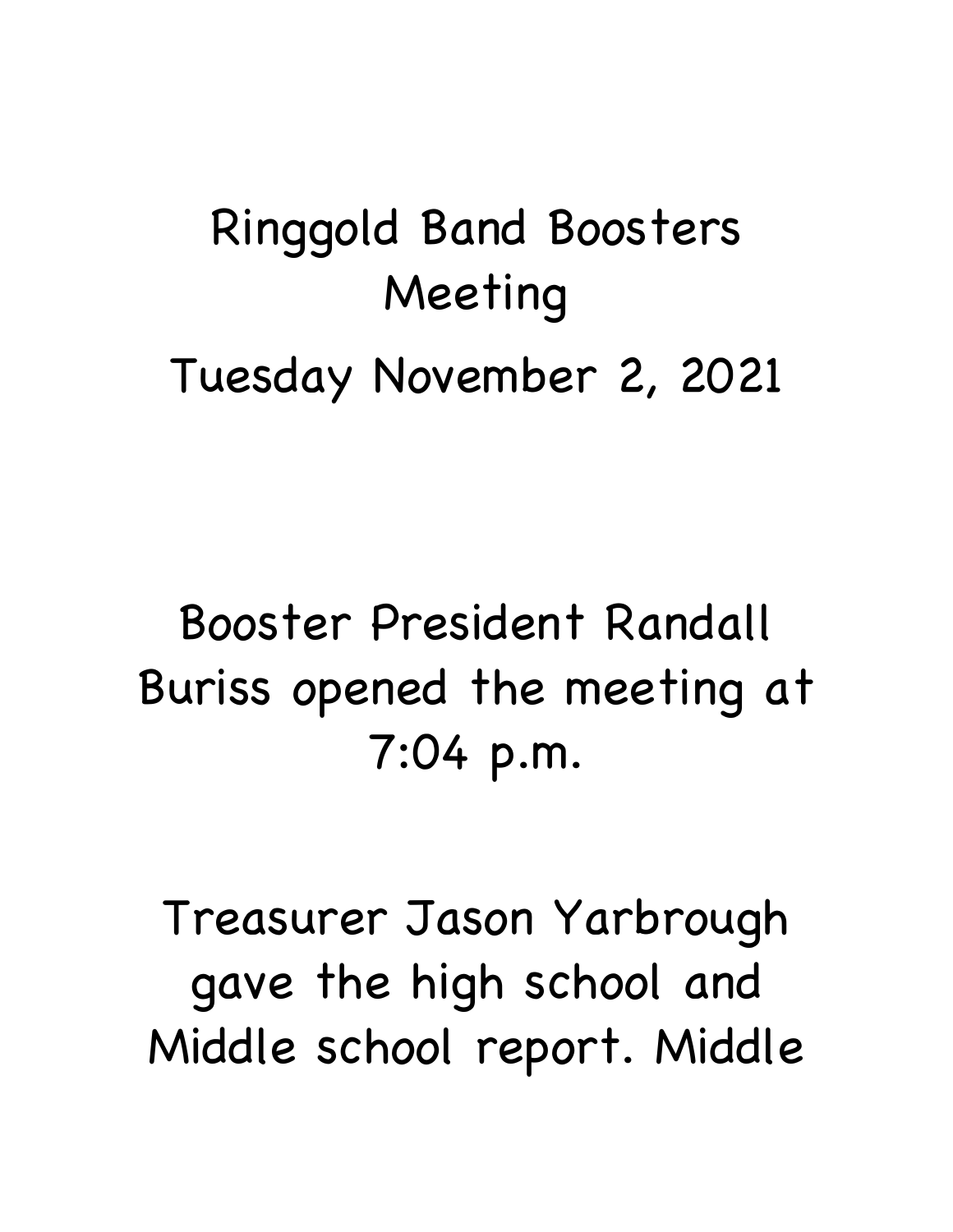### school has \$3,500 and the high school \$21,000.

#### Concession Stand has profited \$12,000 so far this year.

Snap raise will start Nov,4 for the middle and high school. It will be a friendly competition. The goal is \$25,000.

Raffle for Disney Trip will start after Thanksgiving break. Still in need of some top tier items to raffle.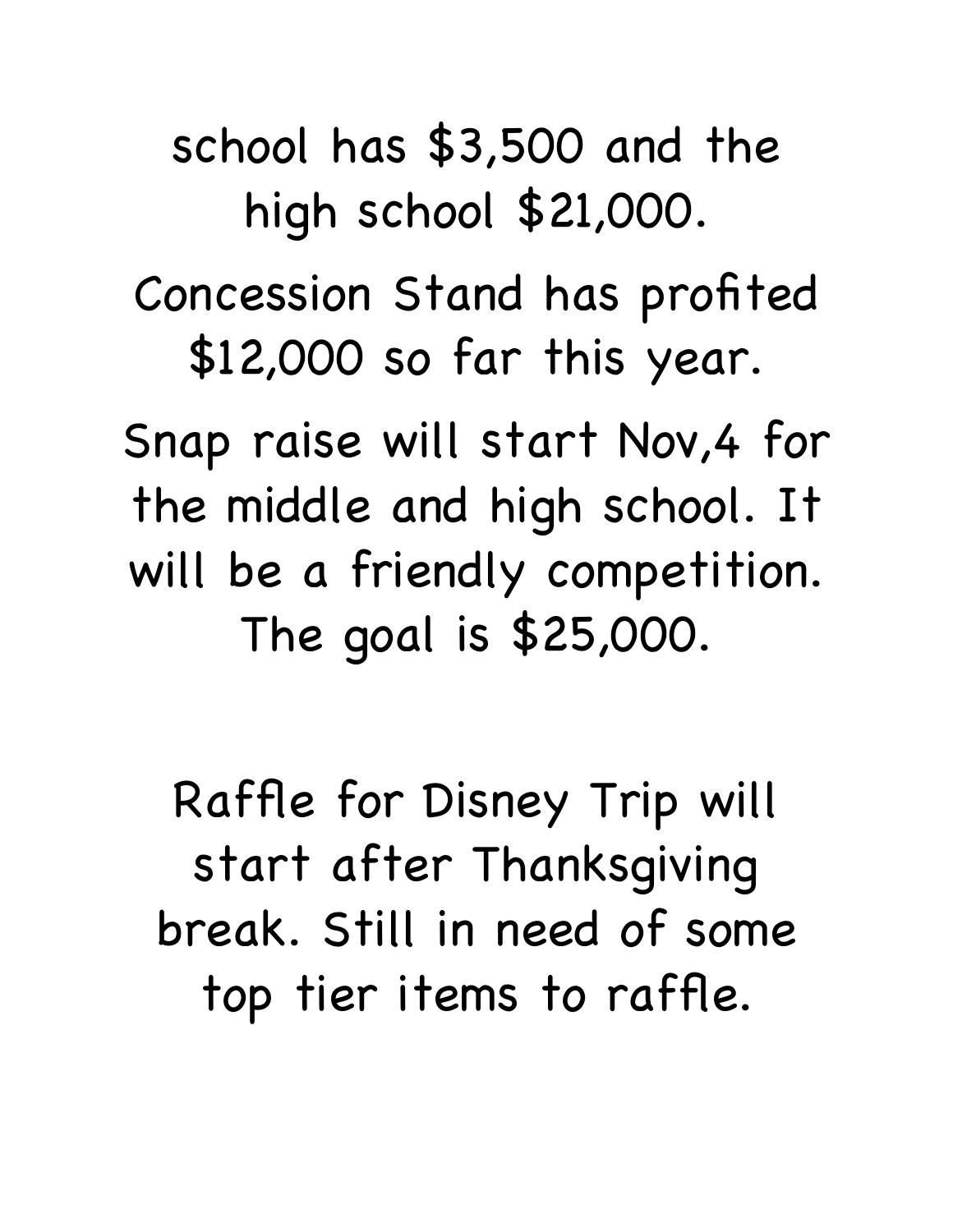Middle School Director's Report: Mr. Garland.

District Jazz will be Nov 15-16. There will be a bus to Heritage but the kids will need to be picked up from there. Concert will be held at Heritage.

RMS Christmas Concert Dec 2, 2021 7p.m @ RHS. Entry fee will be \$2. Band embers need to arrive at 6:30p.m.

Sat Dec 4, 2021 District Honor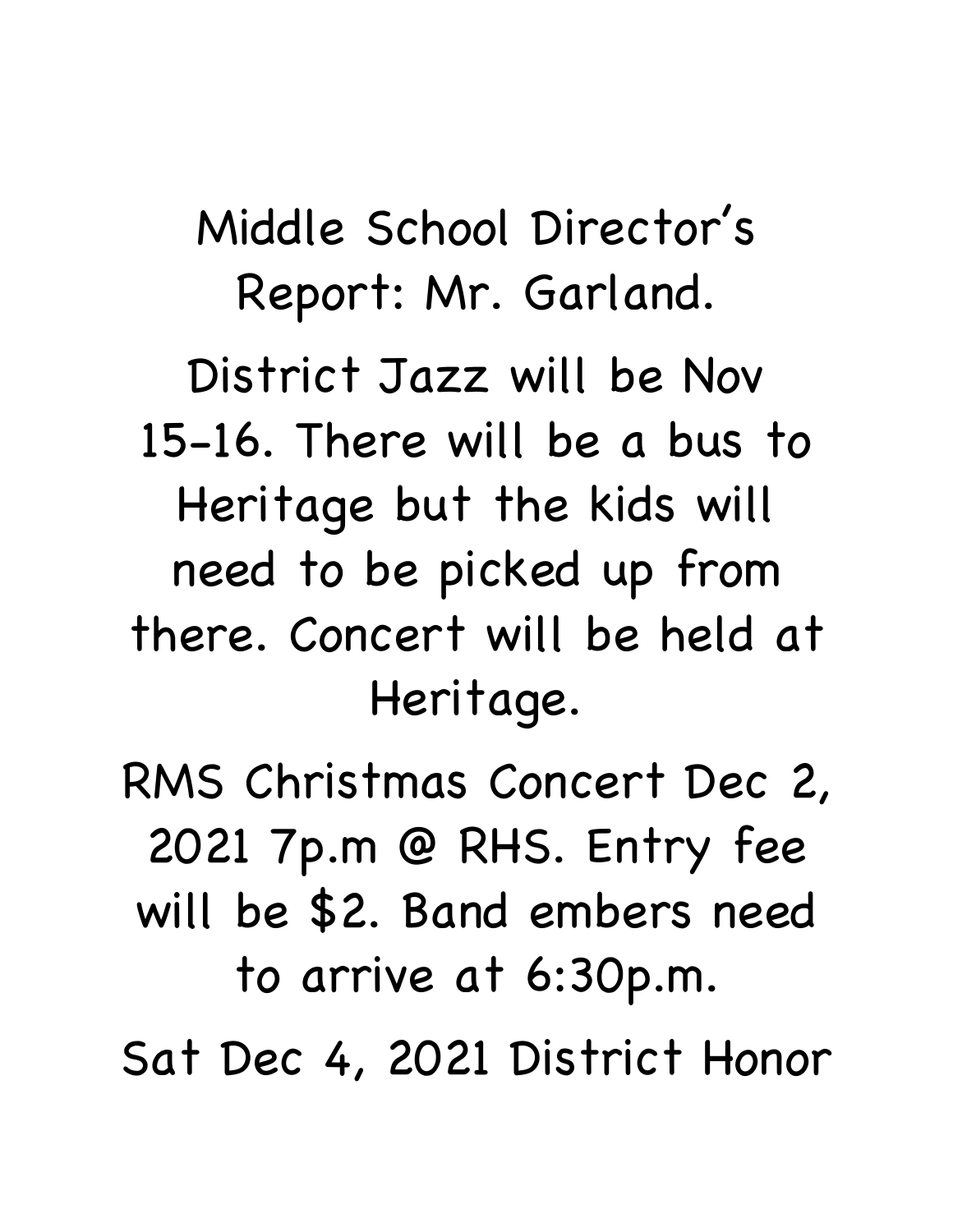#### Band.

Formal wear should be in by Thanksgiving break.

- Mr. Garland has 3 ring binders for sale for \$6.
- High School Director's Report: Mr. Wright.
- Nov 5, 2021 Game @ Rockmart call time is 4p.m. No props. Dress warm under uniforms. Playoff Game Nov 12, 2021 @

RHS.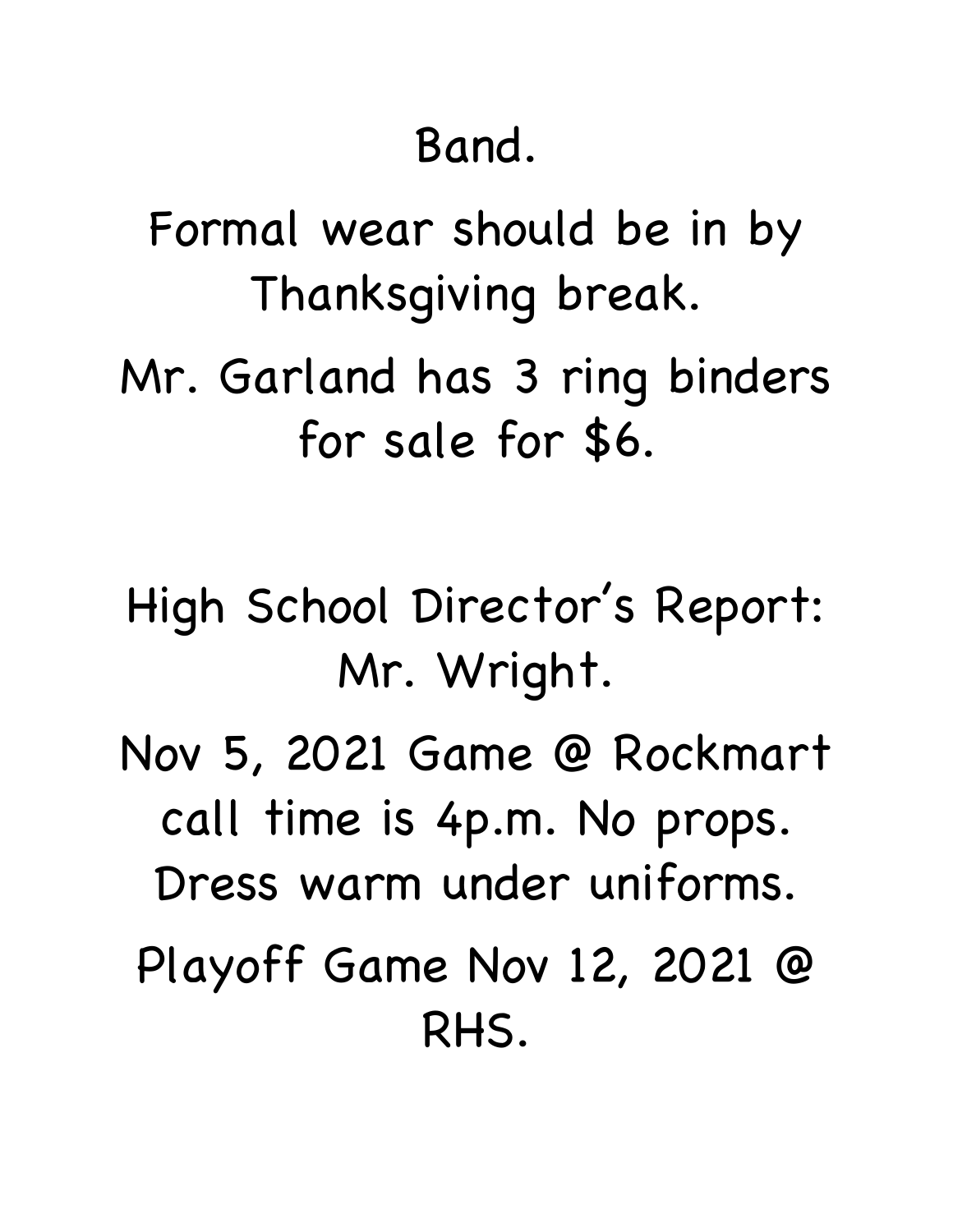Practice will be directly after school before the game. There will be a pre-game meal for the band instead of a 3rd quarter meal. So the students will need to bring money to purchase from the concession stand at that time if they want too.

Veterans Day Concert Thursday Nov,11 2021 2 seprate concerts (to control the crowds)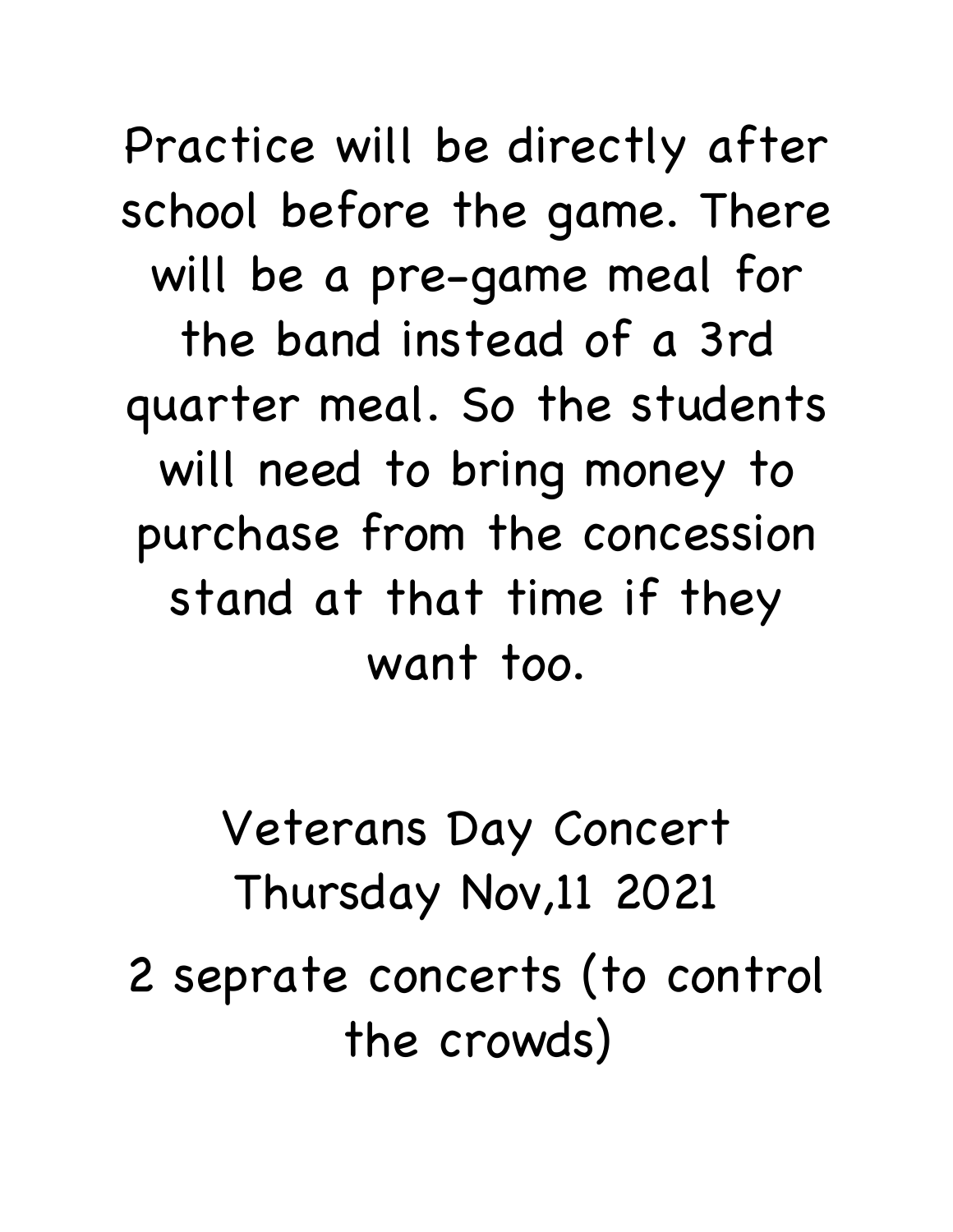Stars will be blue tickets 6p.m Stripes will be red tickets 7:30p.m Will be in Uniforms that night.

District Honor Band Nov 15-16 Christmas Parade Dec 3 Christmas Concert Dec 14

Disney Trip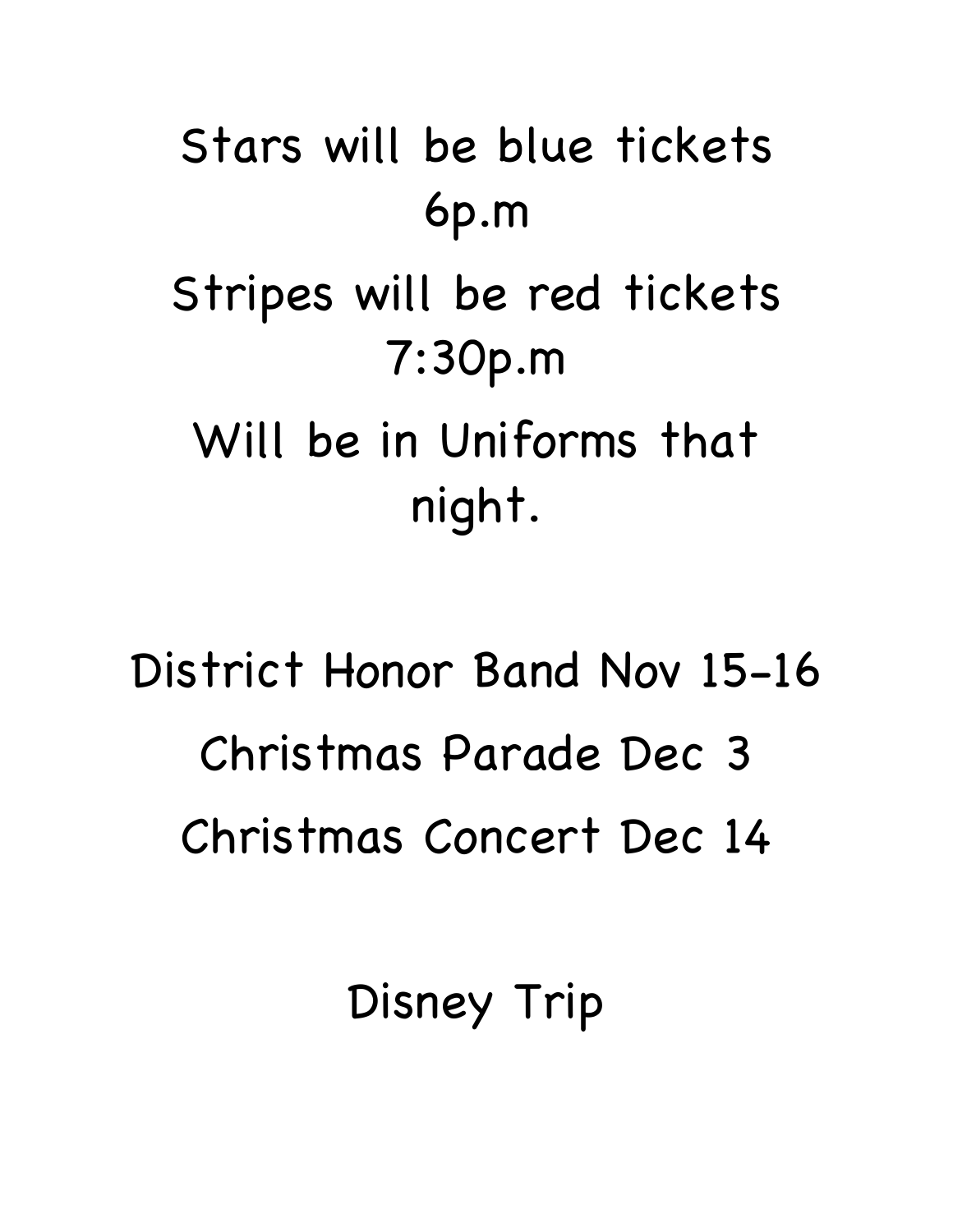# April 2-5 2022 \$980 per person w/ 3-4 per room \$1,080 per person w/ 2 per room \$1,380 w/ 1 per room Not every room will have an adult in it. 3 nights @ a hotel in Orlando 3 Full Breakfasts will be included. \$25 gift card for each day. Magic kingdom, Hollywood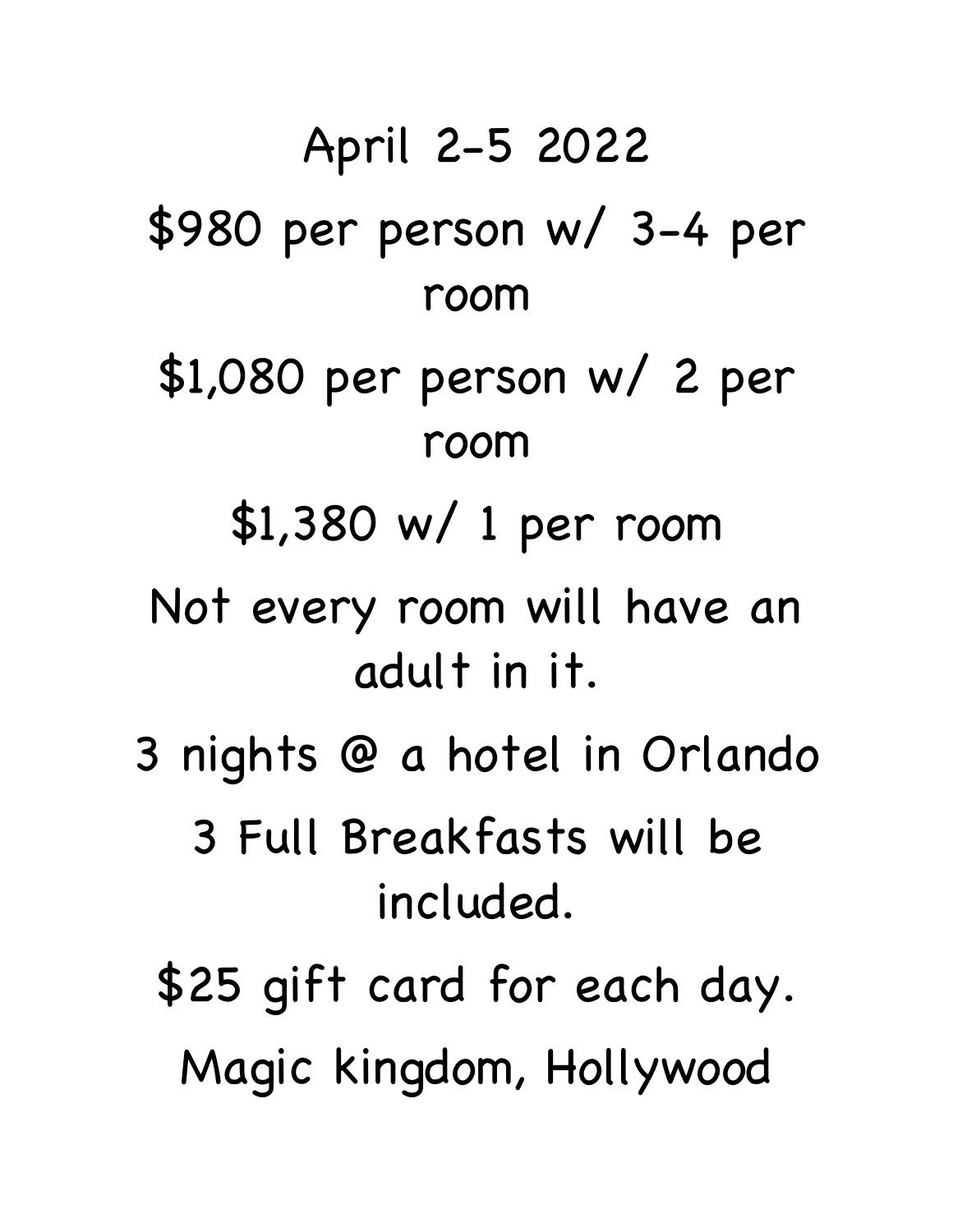Studios & Disney dining cards. 3 payment installments Nov 29,Jan 10, Feb 15. Students will need extra spending money. Lunch on Sat will be out of pocket. April 3 will be the parade at the magic kingdom. April 4 Hollywood Studios, April 5 Universal. Spend the last day at the park and then drive home through the night. \*WILL NOT PRO-RATE\*